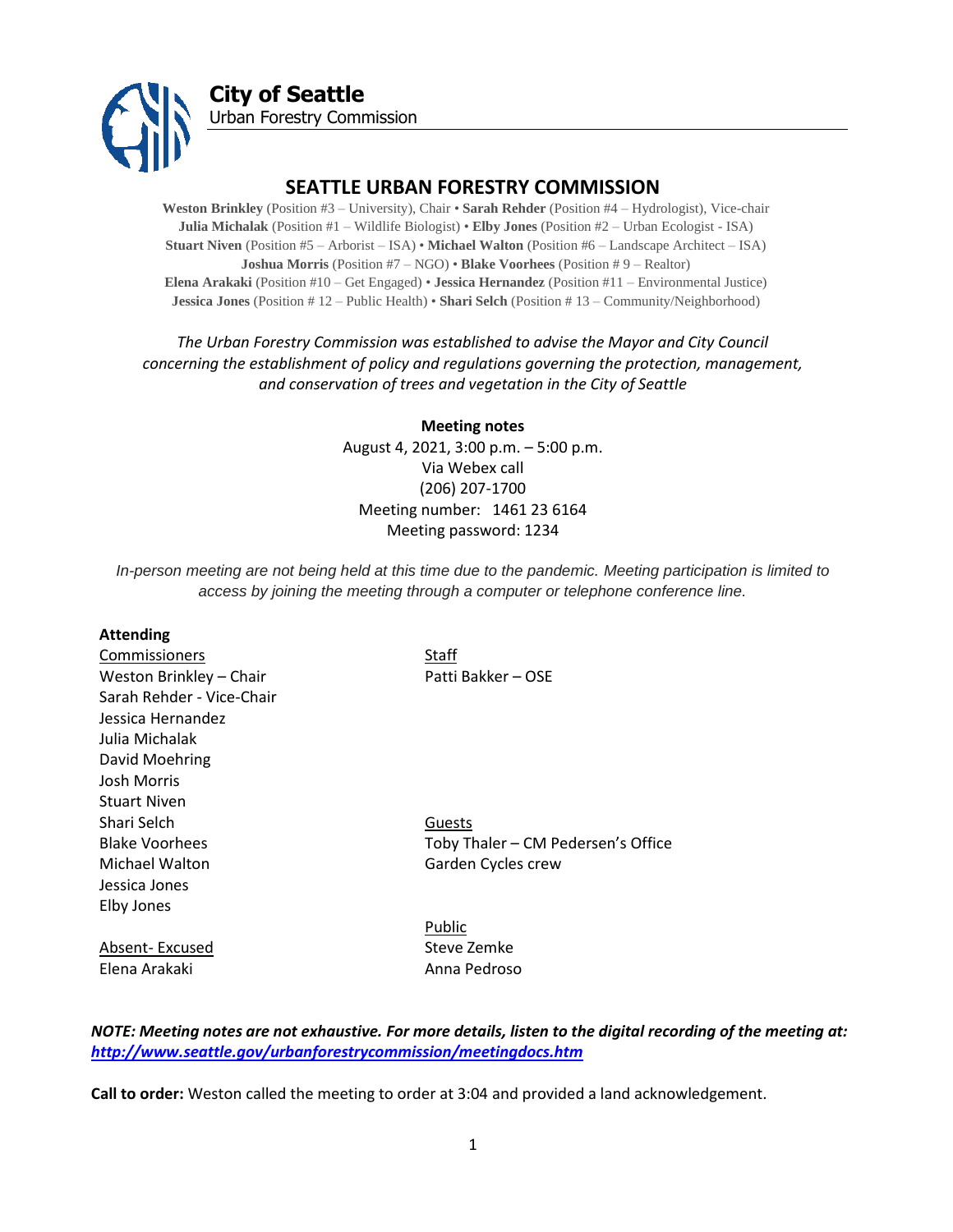### **Public comment:**

- Steve Zemke commented regarding the SHA letter and project; the tier categories don't look at whether trees are exceptional. Having a different system is problematic; urges the UFC to consider this in their recommendations.
- Art Pedersen sent a letter to be included in comments; this letter is included in the public input section at the bottom of these meeting notes.

# **Chair, Committees, and Coordinator report:**

Coordinator report: Patti reported updates on the work on the SLI, the UFMP and the tree regulations outreach, and answered some follow up questions from Weston.

Sarah shared news with the Commission that she will be leaving her Seattle-based job in September. Since she also doesn't live in Seattle now, she will need to step down from her Commission position and we will need to replace her as vice-chair and also recruit a replacement for her Hydrologist position.

Patti called for nominations for Vice-Chair to be emailed to her before next week's meeting so that the Commission can elect a new Vice-Chair at the meeting. There was discussion to clarify what the role of the Vice-Chair is.

### **Approval of July 7 and July 14 meeting notes**

**ACTION: A motion to approve the July 7 meeting notes as written and amended was made, seconded, and approved.** 

**ACTION: A motion to approve the July 14 meeting notes as written and amended was made, seconded, and approved.** 

#### **Yesler Terrace continued discussion and potential vote**

Commissioners discussed the draft letter and additional information still desired. There was discussion of the system for handling trees in this project, since it is different from how trees are handled in other projects.

Toby Thaler provided an update on the Council Bill for the Planned Action Ordinance. They did allow mitigation off-site because they couldn't do all the planting on site, so Council required plantings to be done close by. An amendment was agreed to that outlines three off-site location categories: within a quarter mile, on nearby SHA properties, and parts of the city that are deficit in trees. The Commission discussed further input on this project and additional information desired, and edited the letter accordingly.

### **Action: A motion to adopt the letter as amended was made, seconded and approved.**

#### **Heat islands presentation letter and potential vote**

Weston outlined his draft letter and the Commission discussed overall tone and approach. Julia raised the idea of including in the letter planting plans and spatial analysis, a citywide analysis of whether the city could reach its goals if every department planted where they could and what they have funding for, acknowledging the significant costs of doing this kind of analysis. The Commission discussed how to incorporate this, as well as equity considerations in doing this kind of planning. The letter was edited based on Commissioner's input.

#### **Action: A motion to adopt the letter as amended was made, seconded and approved.**

# **2021 Workplan review**

The Commission did not get to this item as time ran out.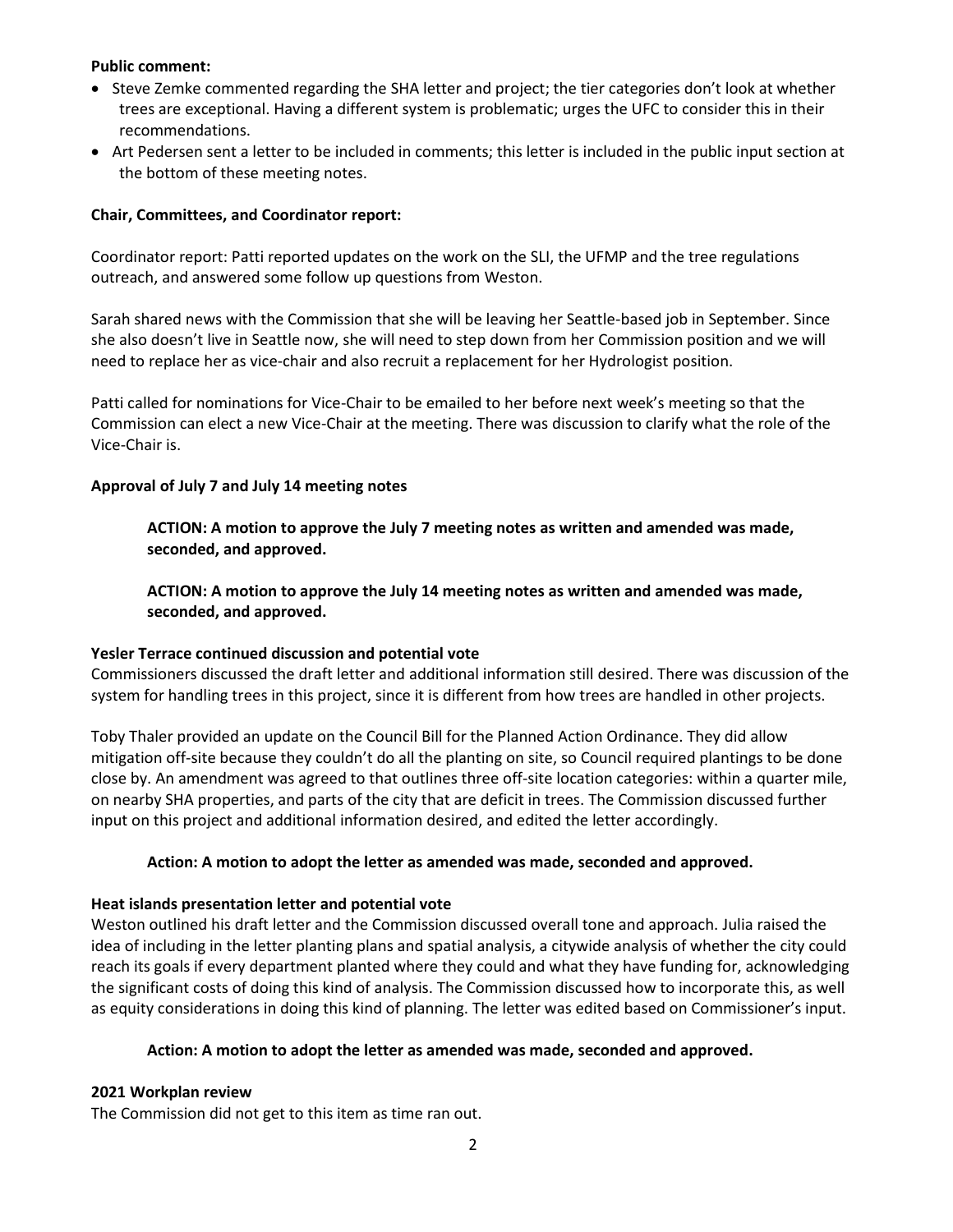*NOTE: Meeting notes are not exhaustive. For more details, listen to the digital recording of the meeting at: <http://www.seattle.gov/urbanforestrycommission/meetingdocs.htm>*

# **Public comment:**

Steve Zemke commented that it was a good discussion on the heat island letter, good direction and recommendations. Also regarding the SLI, he commented in support of one department for tree regulations that is accountable. Good luck and best wishes to Sarah.

**Adjourn:** The meeting was adjourned at 5:04 PM.

# **Meeting Chat:**

from Pedroso, Anna to everyone: 3:06 PM My name is Anna Pedroso. Just a Seattle resident listening to the meeting. No public comment.. :-) from Bakker, Patricia to everyone: 3:07 PM Thanks, Anna - welcome! from Jessica Hernandez to everyone: 3:14 PM It is a little bit hard to hear Paty. from Joshua Morris to everyone: 3:16 PM Congrats, Sarah! from Blake Voorhees to everyone: 3:16 PM Congrats, Sarah! from Joshua Morris to everyone: 3:16 PM Orchard farmer????? from Jessica Hernandez to everyone: 3:16 PM Congratulations! from Joshua Morris to everyone: 3:16 PM Love it. from Michael Walton to everyone: 3:16 PM Congratulations Sarah! from Julia Michalak to everyone: 3:17 PM Congratulations Sarah!! Very exciting :) from Jessica Hernandez to everyone: 3:19 PM I am semi-new so what are the vice chair responsibilities? from Sarah Rehder to everyone: 3:19 PM Thanks everyone! I'm sorry to be leaving but am excited and scared with this next chapter. from Sarah Rehder to everyone: 3:20 PM Mostly it is fill in leading meetings when chair is not available. from Jessica Hernandez to everyone: 3:20 PM Thank you! from Sarah Rehder to everyone: 3:21 PM You can expand the role to learn and help more, but it is mostly back up chair from Thaler, Toby to everyone: 3:33 PM I thought I saw Stuart earlier. from Thaler, Toby to everyone: 3:38 PM I can explain CB if you ask. from David Moehring to everyone: 3:43 PM See the 20 minute committee meeting from July 28, 2021<https://www.seattlechannel.org/>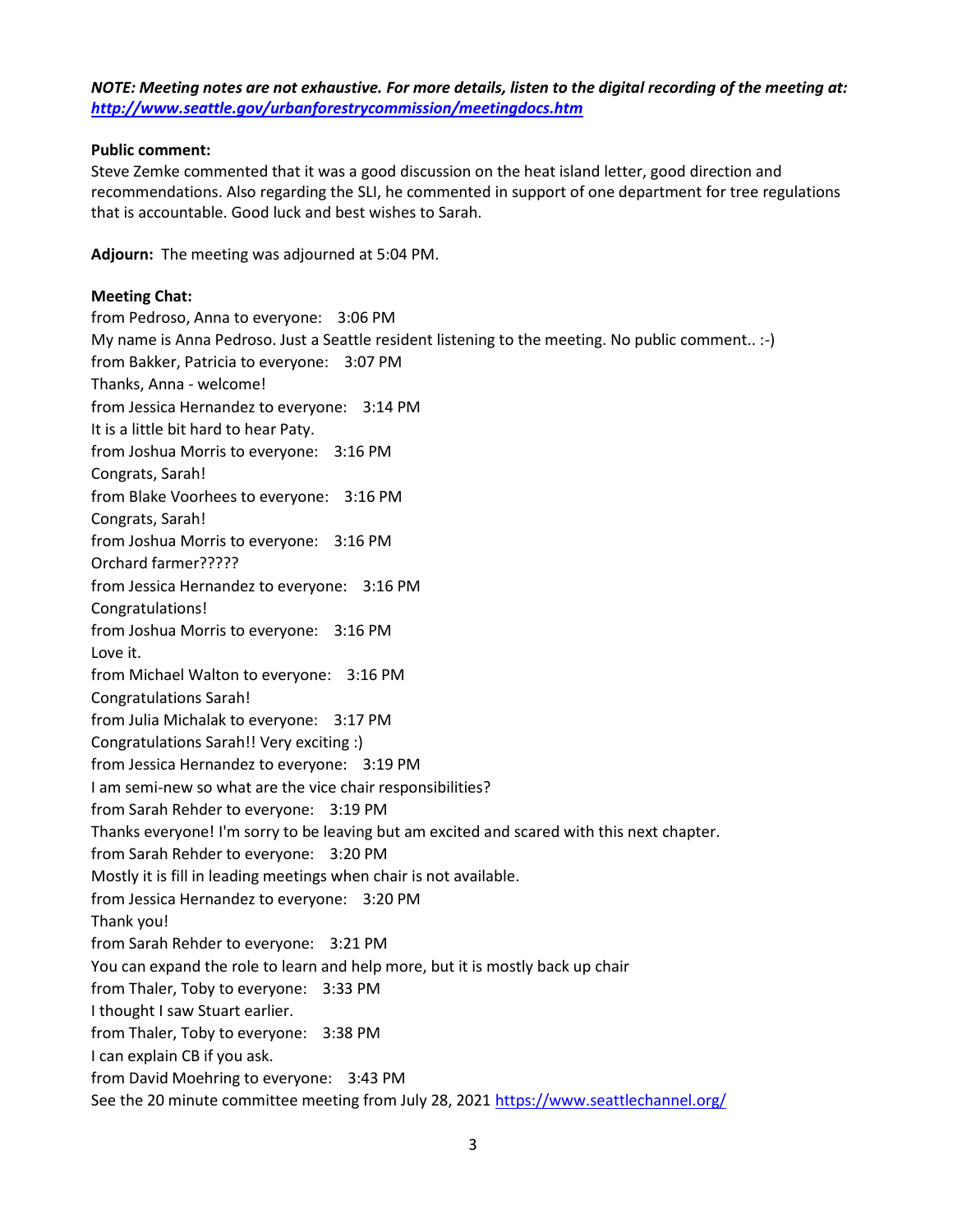(strating at 1hr 22 min) CB 120108: relating to redevelopment at the Yesler Terrace Master Planned **Community** from David Moehring to everyone: 3:45 PM Thank you, Toby! from Thaler, Toby to everyone: 3:46 PM Yesler Terace Council Bill 120108 passed Monday, August 2 - [http://seattle.legistar.com/LegislationDetail.aspx?ID=4992435&GUID=CA5156B6-70A4-46C9-A39C-](http://seattle.legistar.com/LegislationDetail.aspx?ID=4992435&GUID=CA5156B6-70A4-46C9-A39C-A81F3660A034&Options=ID|Text|Attachments|&Search=yesler+terrace)[A81F3660A034&Options=ID|Text|Attachments|&Search=yesler+terrace](http://seattle.legistar.com/LegislationDetail.aspx?ID=4992435&GUID=CA5156B6-70A4-46C9-A39C-A81F3660A034&Options=ID|Text|Attachments|&Search=yesler+terrace) from Steve Zemke to everyone: 3:46 PM SDCI has not in past reported figures on tree plantings. other city departments report tree plantings per quarter from Thaler, Toby to everyone: 3:47 PM Initial change to tree from Thaler, Toby to everyone: 3:47 PM Tree agreement, original: (22 pages) <http://seattle.legistar.com/View.ashx?M=F&ID=9501267&GUID=B78BB14C-532E-4DC7-8123-17D30234CC50> from Thaler, Toby to everyone: 3:48 PM The adopted Pedersen (and Strauss) amendment: <http://seattle.legistar.com/View.ashx?M=F&ID=9672925&GUID=655A07C2-247C-4A5C-8A60-A322922934F0> from Thaler, Toby to everyone: 3:54 PM Here's the text of amendment: If SDCI determines that there is inadequate space for tree planting within the 1,500 foot area surrounding the Planned Action Site, replacement trees may be planted on other existing SHA properties or in census tracts with tree canopy cover of 25 percent or less, according to the 2016 Seattle Tree Canopy Assessment (or successor tree canopy assessment). Payment-in-lieu of planting may only be used after SDCI has determined that SHA has exhausted all viable options within the Planned Action Site and off-site areas. from David Moehring to everyone: 4:08 PM Why is the UFC interested in Yesler Terrace and achieving canopy equity? "The UFC is very interested in equitable tree canopy across the city. The area of Yesler Terrace has a limited canopy of only 10 to 20 percent according to the Seattle 2016 LiDAR Canopy Cover Assessment (May 2017), which is far from the 2037 citywide goal of 30 percent." Thank you Toby. from David Moehring to everyone: 4:13 PM FYI (reminder) page 27 canopy cover map [http://www.seattle.gov/Documents/Departments/Trees/Mangement/Canopy/2016SeattleLiDARCanopyCove](http://www.seattle.gov/Documents/Departments/Trees/Mangement/Canopy/2016SeattleLiDARCanopyCoverWebinarFINAL050817.pdf) [rWebinarFINAL050817.pdf](http://www.seattle.gov/Documents/Departments/Trees/Mangement/Canopy/2016SeattleLiDARCanopyCoverWebinarFINAL050817.pdf) from David Moehring to everyone: 4:15 PM FYI , as well... EEI ... environmental equity (Mayor Murray 2015) [http://www.seattle.gov/Documents/Departments/Trees/Mangement/Canopy/Seattle2016CCAFinalReportFI](http://www.seattle.gov/Documents/Departments/Trees/Mangement/Canopy/Seattle2016CCAFinalReportFINAL.pdf) [NAL.pdf](http://www.seattle.gov/Documents/Departments/Trees/Mangement/Canopy/Seattle2016CCAFinalReportFINAL.pdf) page 10 from Sarah Rehder to everyone: 4:25 PM mental health from David Moehring to everyone: 4:32 PM Agree with the approach of the letter. from Steve Zemke to everyone: 4:36 PM I'm not aware of any action plan that relates to numbers of treesneeded and dates for planting that addresses responding to the heat island effects Good idea Julia to recommend need for detailed planting program to address deficits. from Steve Zemke to everyone: 4:38 PM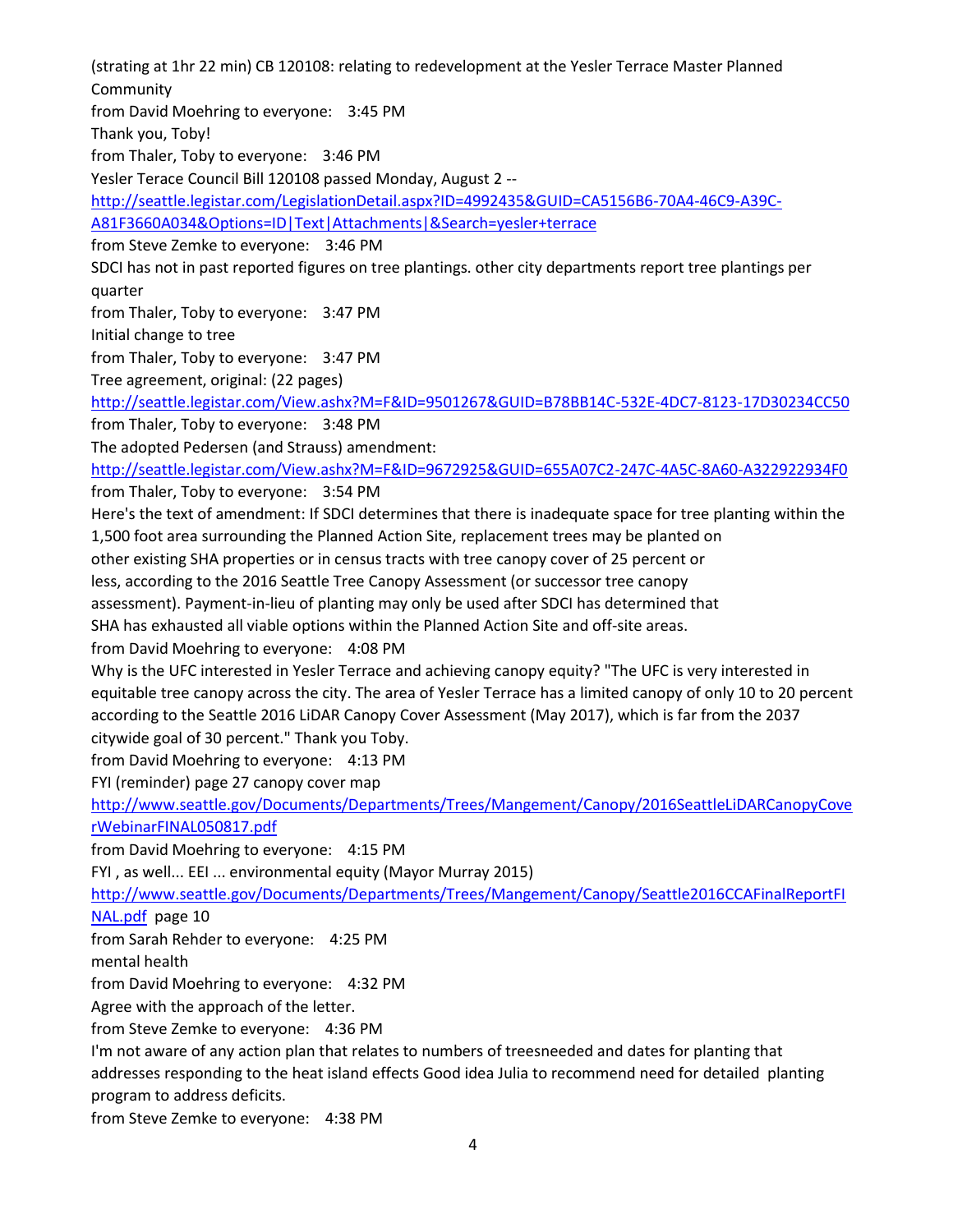Previously suggested coordinating with city climate action programs to reach 30% citywide by 2030 instaed of 2037.

from Steve Zemke to everyone: 4:40 PM

Agree Sarah, need a roadmap to deal with the climate crisis. and speed up increasing canopy particularly in areas with canopy deficit.

from Steve Zemke to everyone: 4:42 PM

Existing canopy goal was set in 2007. A lot has changed since then.

from Steve Zemke to everyone: 4:46 PM

Current Comprehensive Plan has actually 40% aspirational goal.

from Thaler, Toby to everyone: 4:51 PM

I need to sign off... thanks for your work.

from Weston to everyone: 4:51 PM

thanks Toby!

from David Moehring to everyone: 4:52 PM

Like the "Bigger and bolder" tree planting request. We are only planting about 1,000 street trees per year (and many of those fail within 3 years.) Some background on STREET trees planted by Seattle district should

be in the record of UFC from Oct 26 2015... From: Burns, Emily

To: Pinto de Bader, Sandra

Subject: RE: New trees planted in 2014 by council district

Date: Monday, October 26, 2015 10:20 AM

Attachments: Trees by Council District 10292015.xlsx

2013-2014 Tree Benefits Map.pdf

"Hi Sandra,

Attached is the tree data by council district, including address and ownership. I've filtered the spreadsheet to remove Private and Park records." ... ... ... (table included) " Council District Count Tree plantings per Council district

between 1/1/2014 and 12/31/2014:

District 1 324 street trees planted

District 2 554

District 3 104

District 4 9

District 5 50

District 6 42

District 7 10" ...street trees planted. (Loss not included.)

from Steve Zemke to everyone: 4:55 PM

American Forestry Association thinks cities in western WA could reach 40% goals. We obviously have areas in the city significantly lacking canopy coverage.

from Steve Zemke to everyone: 4:58 PM

from Nature Conservancy - upcoming webinar on August 12 with the Northern Institute of Applied Climate Science (NIACS) focused on tree species and climate change impacts in the Puget Sound region! This is the third webinar in a series focused on the collaboration between The Nature Conservancy, American Forests, City Forest Credits, and Davey Resource Group to foster healthy urban forests in Central Puget Sound. This partnership is funded by the Washington State Department of Natural Resources.

In this upcoming webinar, you will hear from NIACS about the adaptability and vulnerability of different tree species related to expected climate impacts in the Central Puget Sound region as well about a new Climate Adaptive Tree Species Guide. There will be an opportunity following the webinar to provide feedback on the guide.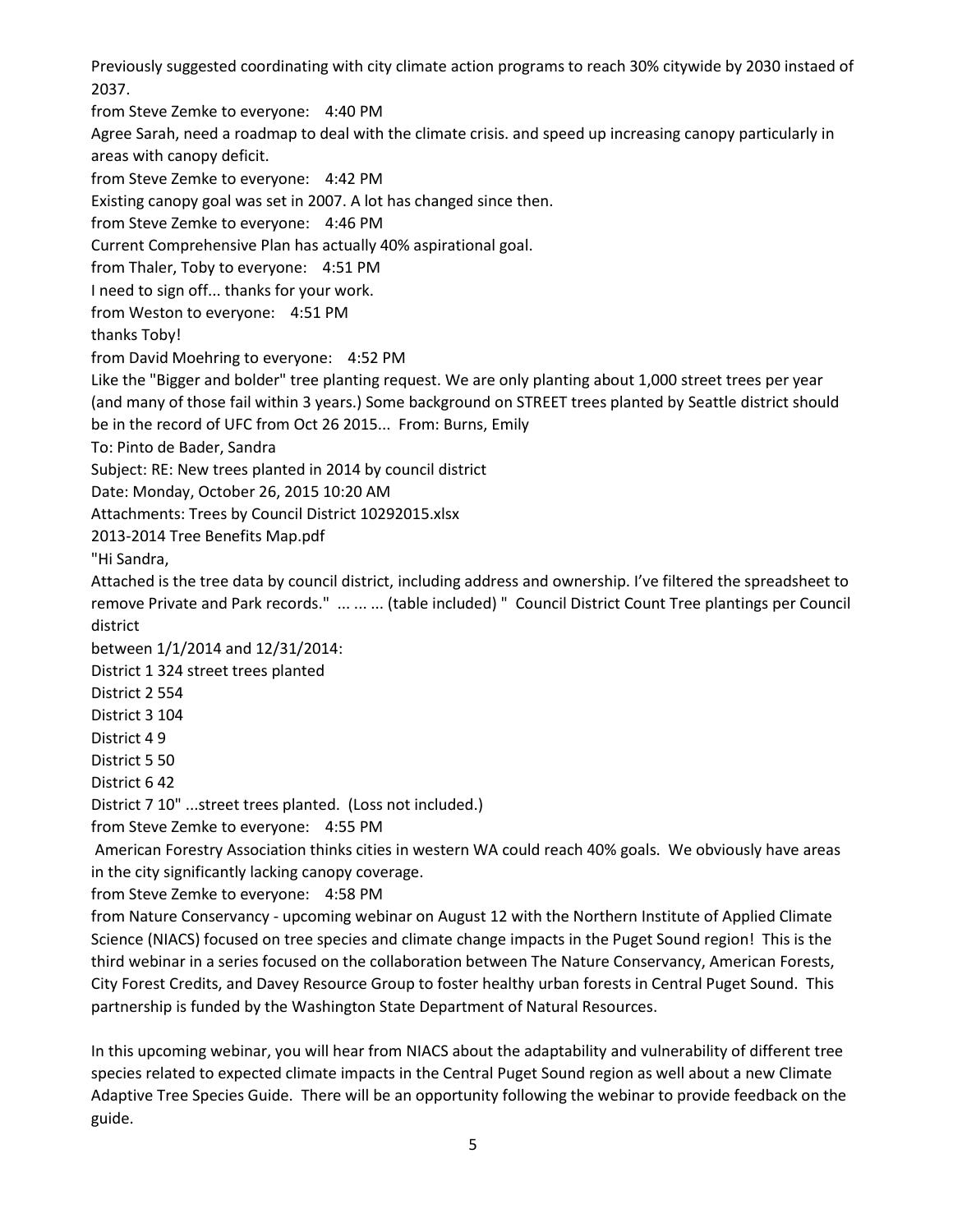Register here for the webinar on August 12 at 1pm. The webinar will be recorded and shared with everyone who registers.

Please feel free to sh from Sarah Rehder to everyone: 5:04 PM thank you, Steve! from Jessica Hernandez to everyone: 5:04 PM Thank you all. Bye!

# **Public input: (see next page and posted notes):**

**From:** Siegelbaum, Heidi <heidi.siegelbaum@wsu.edu> **Sent:** Thursday, July 15, 2021 11:35 AM **To:** Bakker, Patricia <Patricia.Bakker@seattle.gov> **Cc:** Emery, Chanda <Chanda.Emery@Seattle.gov>; Pedersen, Alex <Alex.Pedersen@seattle.gov>; Thaler, Toby <Toby.Thaler@seattle.gov> **Subject:** For your records- localized heat island [https://kingcounty.gov/elected/executive/constantine/news/release/2021/June/23-heat-mapping](https://kingcounty.gov/elected/executive/constantine/news/release/2021/June/23-heat-mapping-results.aspx?utm_medium=email&utm_source=govdelivery)[results.aspx?utm\\_medium=email&utm\\_source=govdelivery](https://kingcounty.gov/elected/executive/constantine/news/release/2021/June/23-heat-mapping-results.aspx?utm_medium=email&utm_source=govdelivery)

FYI, please add this to the public record related to the update about the tree ordinance.

All the best, Heidi Siegelbaum Stormwater Strategic Initiative Lead

Washington Stormwater Center at Washington State University [Heidi.Siegelbaum@wsu.edu](mailto:Heidi.Siegelbaum@wsu.edu) (253) 445-4502 Home office: (206) 784-4265 [https://wastormwatercenter.org](https://protect2.fireeye.com/v1/url?k=ac3c8a1c-f3a7b314-ac3ca2ac-86e696e30194-6eb06482aa3164a8&q=1&e=b49aa4c9-3ac1-4f61-a921-400a9a0b72fc&u=https%3A%2F%2Fwastormwatercenter.org%2F) [https://pugetsoundestuary.wa.gov](https://pugetsoundestuary.wa.gov/)

**From:** Lynn Ferguson <lynnferguson65@comcast.net> **Sent:** Friday, July 16, 2021 3:26 PM **To:** Bakker, Patricia <Patricia.Bakker@seattle.gov> **Subject:** Save our Trees!

Urban Forestry Commission Coordinator Patti Bakker,

It's time to end the delay by the Seattle Department of Construction and Inspections (SDCI) on presenting the Seattle City Council with an updated draft Tree and Urban Forest Protection Ordinance. Over the last 12 years, the City Council has repeatedly asked SDCI for an updated workable and effective ordinance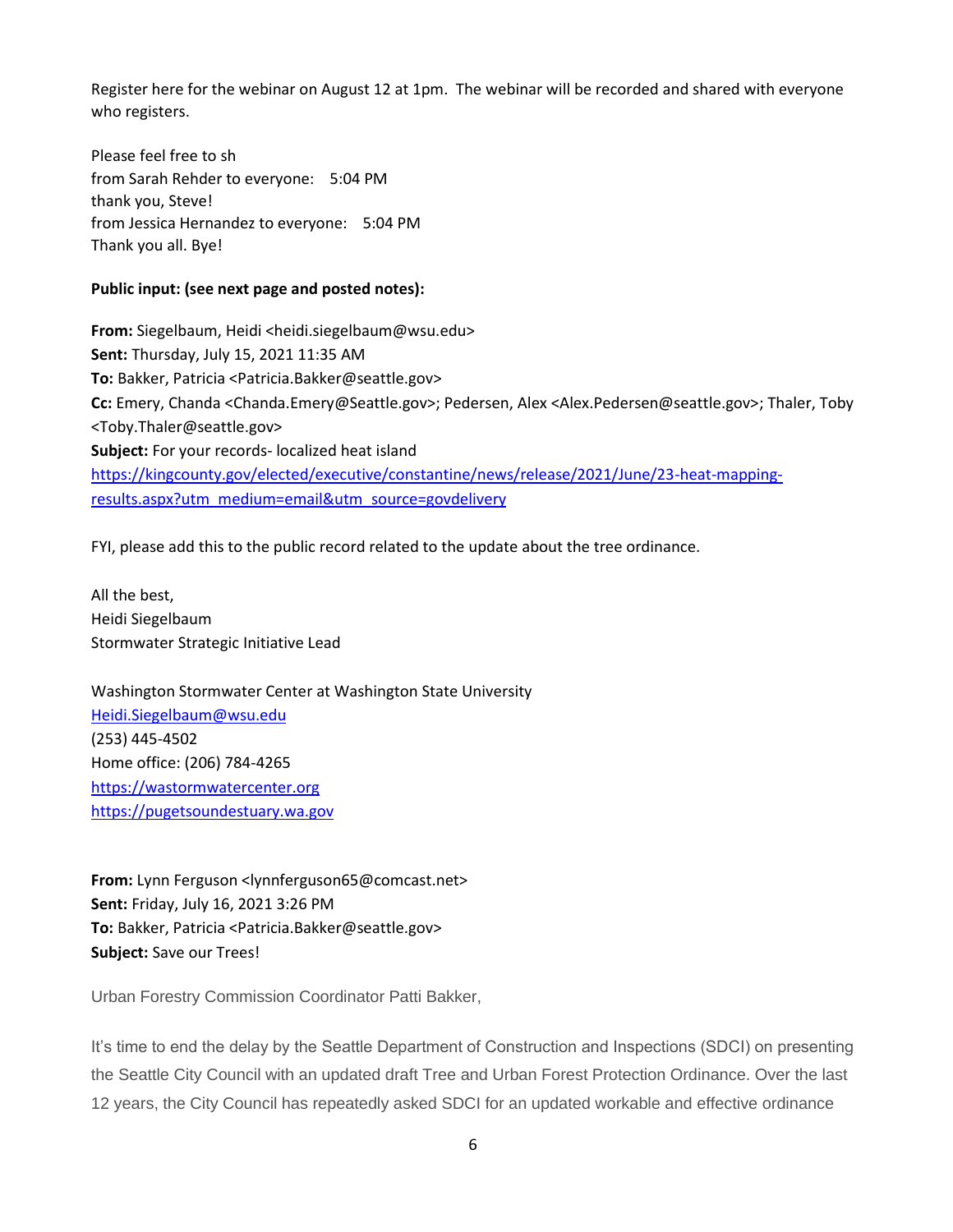draft to consider and it is obvious SDCI is not responding as requested. In its recent Resolution 31902, the Council gave specific issues for SDCI to address.

If SDCI cannot respond in a timely manner, please remove tree and urban forestry protection from their Department. As the City Auditor proposed in 2009, transfer tree and urban forestry oversight and authority to the Office of Sustainability and the Environment. SDCI has a conflict of interest in tree oversight – their priority mission has been to help developers build, not protect trees. Years of inaction on effective oversight and protection of trees by SDCI demands that a separate entity like OSE take over the city's responsibility to protect and enhance our urban forest.

Seattle's trees and urban forest are vital to keeping our city healthy and livable. Trees and the urban forest comprise a vital green infrastructure. Trees reduce air pollution, storm water runoff and climate impacts like heat island effects, while providing essential habitat for birds and other wildlife. They are important for the physical and mental health of our residents.

Seattle's rapid growth and an outdated tree ordinance are reducing these beneficial effects as trees are removed and not replaced. It is urgent to act now to stop this continued loss of trees, particularly large mature trees and tree groves. It is important to promote environmental equity as trees are replaced.

Please update Seattle's Tree Protection Ordinance as recommended in the latest draft by the Seattle Urban Forestry Commission.

Do not cut our large trees to be replaced with more little ones. They are not the same. Enforce the rules we have as well. I support the ideas below too. Some Northwesterners consider trees weeds because they grow so easily here. I remember seeing a bumper sticker RUN TREE RUN on the logger who was taking the trees for the UW housing expansion at Radford Ct.....sad comment.

1. Expand the existing Tree Removal and Replacement Permit Program, including 2-week public notice and posting on-site, as used by the Seattle Department of Transportation (SDOT) – to cover all Significant Trees (6" and larger diameter at breast height (DBH)) on private property in all land use zones, both during development and outside development.

2. Require the replacement of all Significant Trees removed with trees that in 25 years will reach equivalent canopy volume – either on site or pay a replacement fee into a City Tree Replacement and Preservation Fund. Allow the Fund to also accept fines, donations, grants and set up easements.

3. Retain current protections for Exceptional Trees and reduce the upper threshold for Exceptional Trees to 24" DBH, protect tree groves and prohibit Significant Trees being removed on undeveloped lots.

4. Allow removal of no more than 2 Significant non-Exceptional Trees in 3 years per lot outside development

5. Establish one citywide database for applying for Tree Removal and Replacement Permits and to track changes in the tree canopy.

7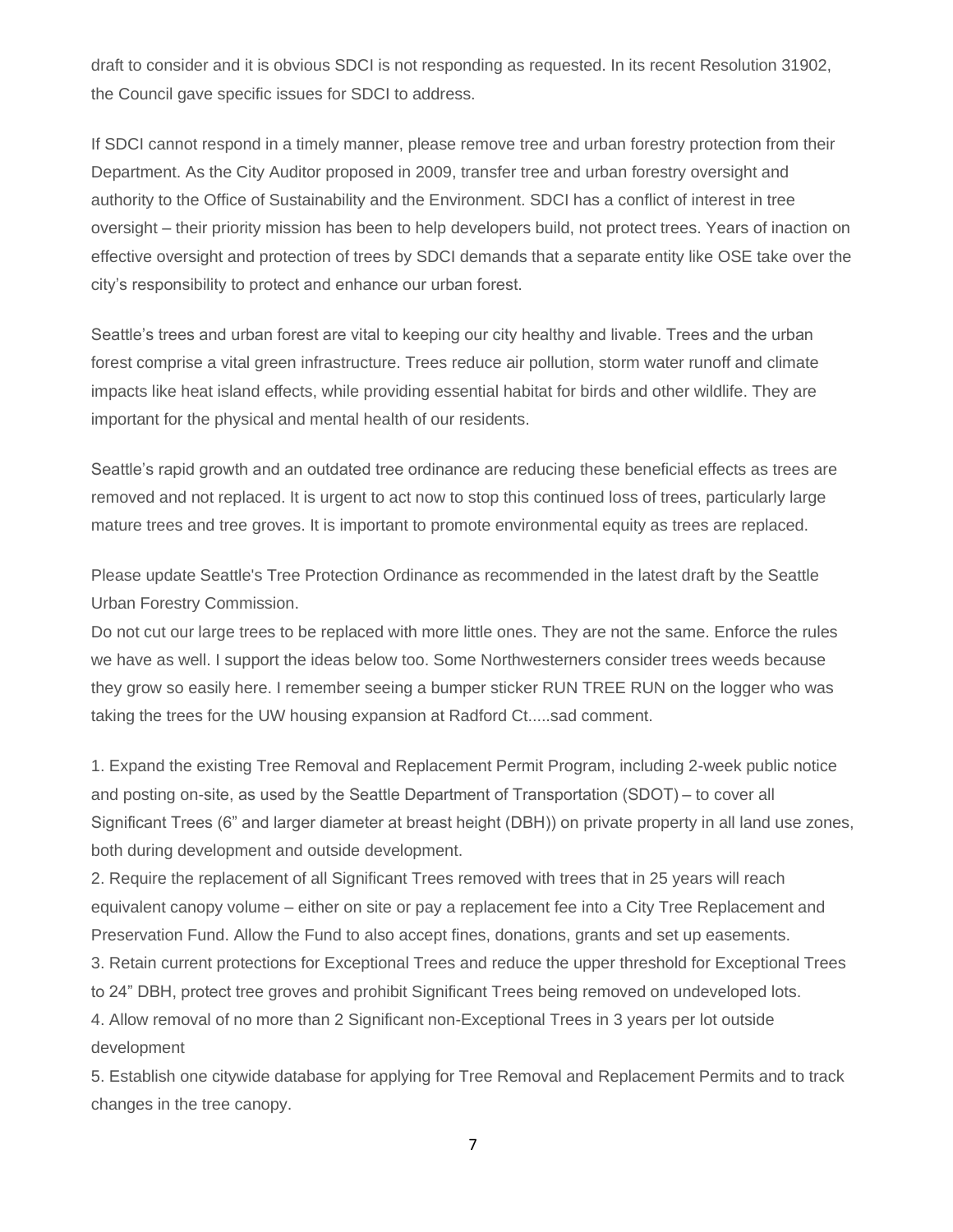6. Post online all permit requests and permit approvals for public viewing.

7. Expand SDOT's existing tree service provider's registration and certification to register all Tree Service Providers (arborists) working on trees in Seattle.

8. Provide adequate funding in the budget to implement and enforce the updated ordinance.

Lynn Ferguson [lynnferguson65@comcast.net](mailto:lynnferguson65@comcast.net) 6422 NE 60th St. Seattle, Washington 98115

**From:** Lael White <info@email.actionnetwork.org> **Sent:** Sunday, July 25, 2021 6:38 PM **To:** Bakker, Patricia <Patricia.Bakker@seattle.gov> **Subject:** Save our Trees!

#### **CAUTION: External Email**

Urban Forestry Commission Coordinator Patti Bakker,

It's time to end the delay by the Seattle Department of Construction and Inspections (SDCI) on presenting the Seattle City Council with an updated draft Tree and Urban Forest Protection Ordinance. Over the last 12 years, the City Council has repeatedly asked SDCI for an updated workable and effective ordinance draft to consider and it is obvious SDCI is not responding as requested. In its recent Resolution 31902, the Council gave specific issues for SDCI to address.

If SDCI cannot respond in a timely manner, please remove tree and urban forestry protection from their Department. As the City Auditor proposed in 2009, transfer tree and urban forestry oversight and authority to the Office of Sustainability and the Environment. SDCI has a conflict of interest in tree oversight – their priority mission has been to help developers build, not protect trees. Years of inaction on effective oversight and protection of trees by SDCI demands that a separate entity like OSE take over the city's responsibility to protect and enhance our urban forest.

Seattle's trees and urban forest are vital to keeping our city healthy and livable. Trees and the urban forest comprise a vital green infrastructure. Trees reduce air pollution, storm water runoff and climate impacts like heat island effects, while providing essential habitat for birds and other wildlife. They are important for the physical and mental health of our residents.

Seattle's rapid growth and an outdated tree ordinance are reducing these beneficial effects as trees are removed and not replaced. It is urgent to act now to stop this continued loss of trees, particularly large mature trees and tree groves. It is important to promote environmental equity as trees are replaced.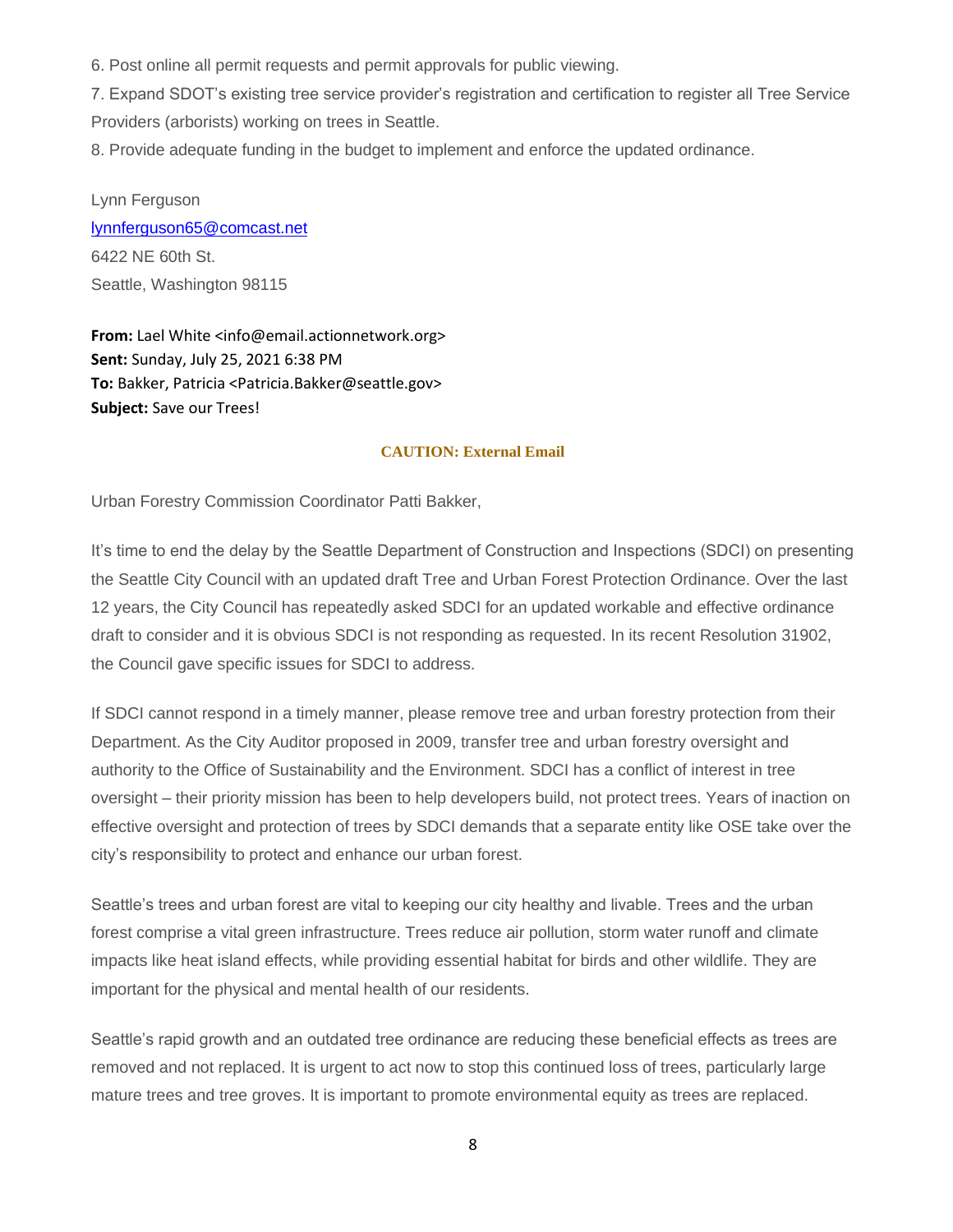Please update Seattle's Tree Protection Ordinance as recommended in the latest draft by the Seattle Urban Forestry Commission.

Here are the key provisions that need to be in the updated tree ordinance:

1. Expand the existing Tree Removal and Replacement Permit Program, including 2-week public notice and posting on-site, as used by the Seattle Department of Transportation (SDOT) – to cover all Significant Trees (6" and larger diameter at breast height (DBH)) on private property in all land use zones, both during development and outside development.

2. Require the replacement of all Significant Trees removed with trees that in 25 years will reach equivalent canopy volume – either on site or pay a replacement fee into a City Tree Replacement and Preservation Fund. Allow the Fund to also accept fines, donations, grants and set up easements.

3. Retain current protections for Exceptional Trees and reduce the upper threshold for Exceptional Trees

to 24" DBH, protect tree groves and prohibit Significant Trees being removed on undeveloped lots.

4. Allow removal of no more than 2 Significant non-Exceptional Trees in 3 years per lot outside development

5. Establish one citywide database for applying for Tree Removal and Replacement Permits and to track changes in the tree canopy.

6. Post online all permit requests and permit approvals for public viewing.

7. Expand SDOT's existing tree service provider's registration and certification to register all Tree Service Providers (arborists) working on trees in Seattle.

8. Provide adequate funding in the budget to implement and enforce the updated ordinance.

#### Lael White

[laelcwhite@gmail.com](mailto:laelcwhite@gmail.com) 6707 230th Street SW Mountlake Terrace, Washington 98043

**From:** Jayn Foy <info@email.actionnetwork.org> **Sent:** Wednesday, July 28, 2021 9:00 AM **To:** Bakker, Patricia <Patricia.Bakker@seattle.gov> **Subject:** End the delay! Adopt, with amendments, SDCI's Director's Rule 13-2020

# **CAUTION: External Email**

Urban Forestry Commission Coordinator Patti Bakker,

As recent record temperatures have demonstrated, the climate crisis is real. Trees are a buffer to help reduce extreme temperature impacts in urban areas.

Please adopt, with the amendments recommended by the Seattle Urban Forestry Commission, SDCI's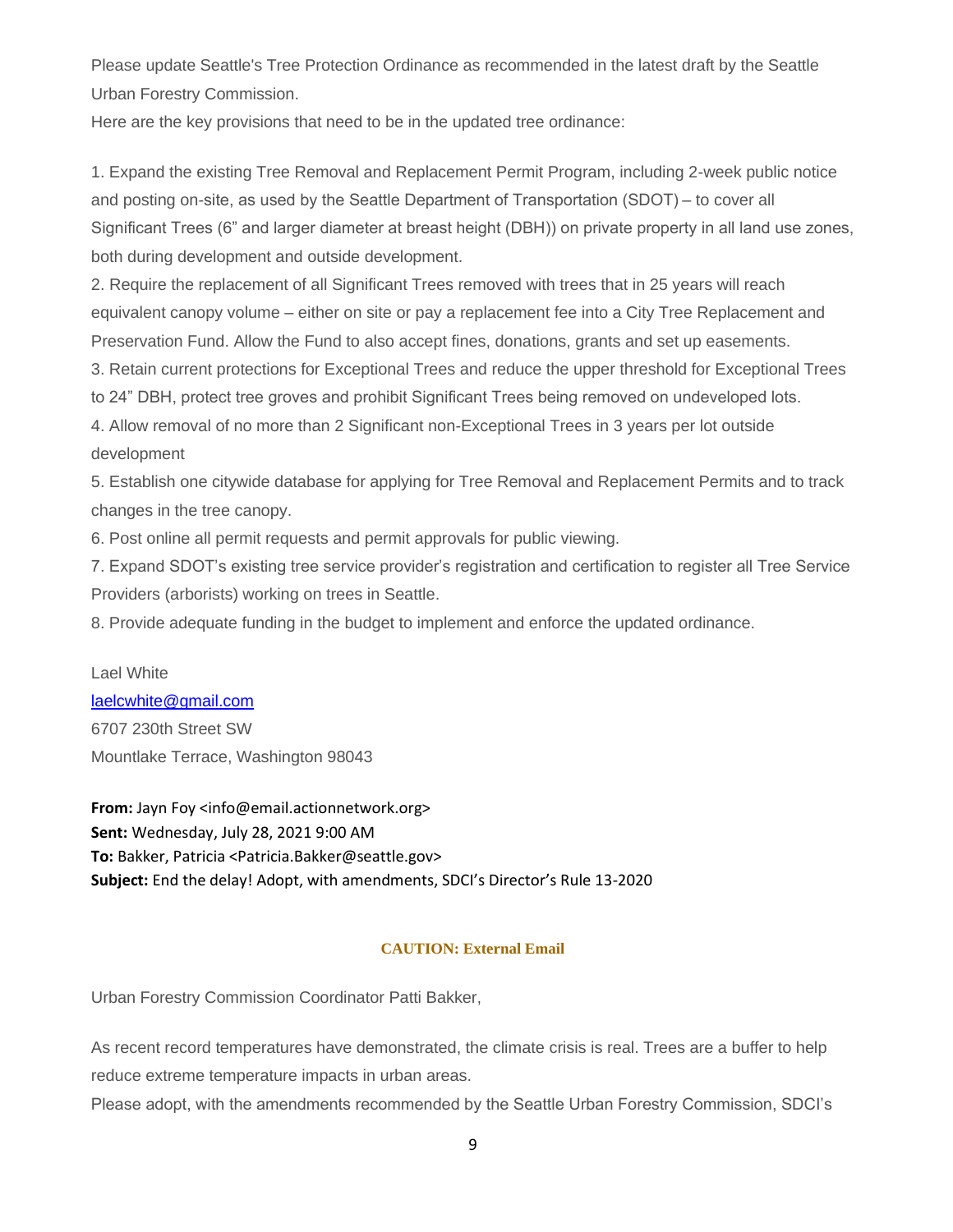Director's Rule 13-2020 (Designation of Exceptional and Significant Trees, Tree Protection, Retention, and Tree Removal during land division, including tree service provider requirements).

Seattle must move forward now, without the delay urged by some, in adopting this updated Director's Rule with the amendments proposed below. This process of increasing protection for our urban forest was first proposed by the Seattle City Council 12 years ago and is long overdue.

The following updates as proposed in the draft Director's Rule are great steps forward:

• Reducing the upper threshold on exceptional trees to 24 inches in diameter at standard height (DSH) from 30 inches

• Designating trees 6 inches DSH and larger as protected trees, starting in the platting and short platting process

• Requiring Tree Care Providers to register with the City as the Seattle Dept. of Transportation already requires

• Continuing protection of tree groves as exceptional trees, even if a tree is removed from the grove

• Making clear that all exceptional trees removed during development must be replaced per SMC 25.11.090

• Tightening tree removal requirements for exceptional trees as hazard trees

The following changes to the draft Director's Rule are needed:

• Change Subject Title to remove words "land division" and replace with "Development"

• PURPOSE AND BACKGROUND. add "SMC 23 requires that all trees 6 inches DSH and larger must be indicated on all site plans throughout the platting and sub-platting process, and that projects must be designed to maximize the retention of existing trees. This requirement continues throughout any subsequent development on all lots in all zones in the city."

• SECTION 1. Reduce the number of trees and sizes required to be a tree grove. Kirkland, Woodinville, and Duvall all define a tree grove as "a group of 3 or more significant trees with overlapping or touching crowns." Include street trees in groves.

• Add "Significant trees may become exceptional as they grow in size. They are future replacements in the urban forest for exceptional trees when they die. Development projects must be designed to maximize the retention of both exceptional and significant trees to maintain a diversity of tree species and ages."

• Add "All replacement trees regardless of size are protected trees and can't be removed."

• SECTION 2. Change the heading to "TREE PROTECTION". Remove references to "Exceptional Trees" only and change to "Trees". e.g., change "Exceptional Tree Protection Areas" to "Tree Protection Areas".

• SECTION 4. Add "The Director shall have the authority to allow replacement trees on both public and private property to meet the goals and objectives of race and social justice under Seattle's Equity and Environment Initiative."

• Under SMC 25.11.090 the Director has the authority to require "one or more trees" to be planted as replacement trees for removed exceptional trees during development. The number of trees required

10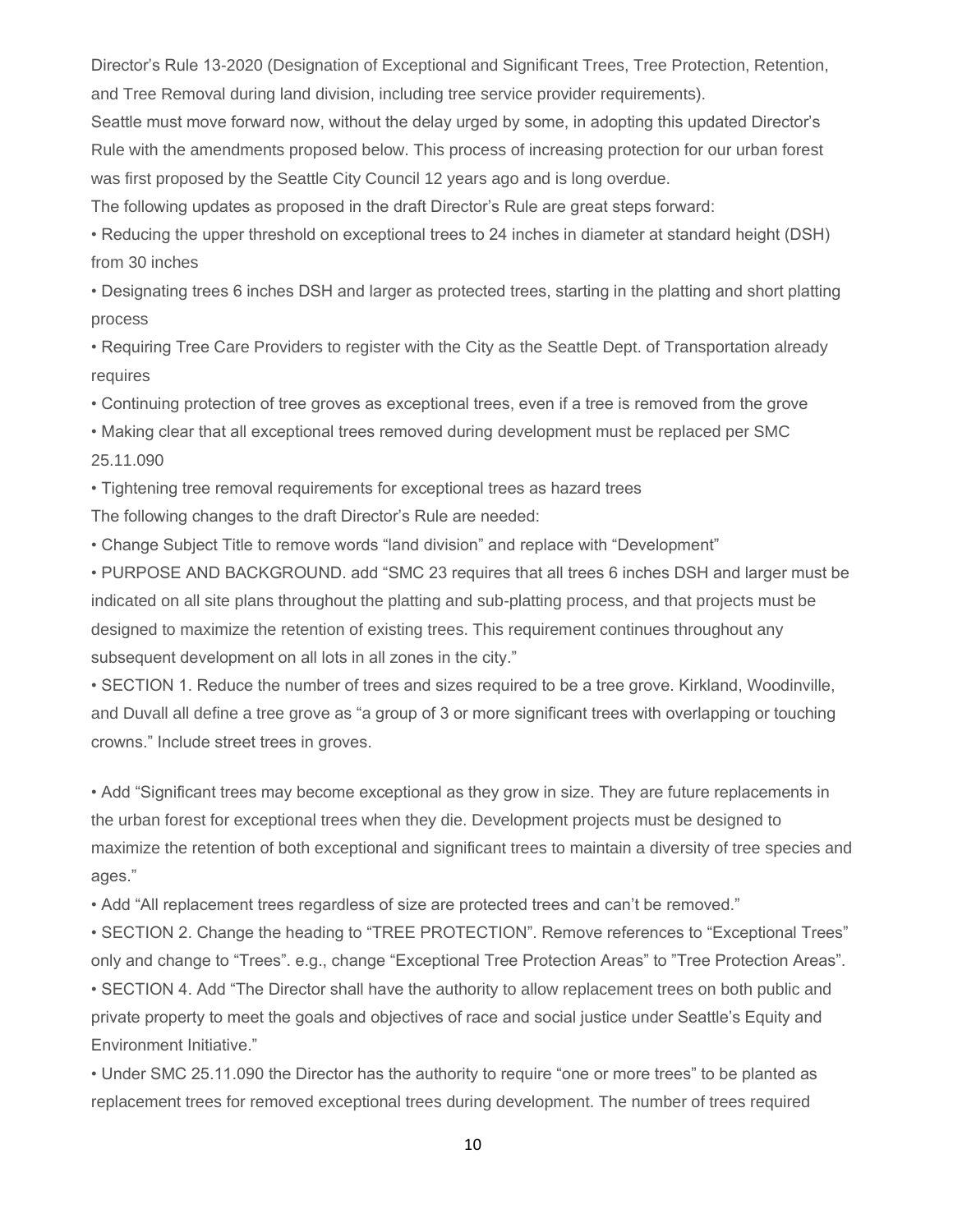should increase with the size of the tree removed, with a goal to achieve equivalent canopy area and volume in 25 years. Any in-lieu fee must also rise as the size of the removed tree increases. The city can not wait 80 years to replace an 80-year-old western red cedar tree and expect to maintain its canopy goals as large exceptional trees are removed during development.

• SECTION 5. SEPA requirements under SMC 25.05.675 N are for protecting special habitats and need to be considered at the beginning of the development process. The language of this SEPA code section should be included in the Director's Rule to be certain that the code is complied with.

• SECTION 6. SDCI should adopt SDOT's registration process and requirements to assist Tree Care Providers in complying with city code and regulations. Reduce the number of citations that will remove a Tree Care Provider from being registered with the city to no more than 2 per year. Require annual registration same as Seattle business licenses require. Require that Tree Care Provider companies have a WA State contractor's license to ensure they have workers' compensation. Require they have a certificate of insurance that lists the city as an additional insured so the city cannot be sued. Require that all jobs either have a certified arborist on the work site or that they have visited the site and officially sign off on the specific work being done.

Thank you for protecting our urban forest.

Jayn Foy [jaynfoy@gmail.com](mailto:jaynfoy@gmail.com) 3302 S. Charles St. Seattle, Washington 98144

### Letter from Art Pedersen to the UFC:

Comments to UFC August 1, 2021

Regarding the UFC Draft Review Comments on Seattle's Overall Forestry Management SLI MO 001-A-002.

### Dear Commissioners:

The draft recommendation letter discussed at the July 7 Commission meeting on page two recommends "that a single (non-SDCI) entity with clear authority and accountability, particularly when it comes to trees on private property" would improve the wanting condition of urban forestry protection and enhancement on private property in Seattle. My comments are intended to point out likely shortcomings of removing private property urban forestry regulation from SDCI.

Background: I was a land use planner at SDCI for 15 years until retiring October 2020. I was very involved with the application of the tree protection code involving proposed development during that time. The last three years at SDCI I was, initially, the only arborist in the department and then one of two until retirement. There are currently two arborists in the department.

I share the UFC's frustration with the loss of canopy on private property. I have also been disappointed at the lack of progress on tree ordinance update. But my greatest disappointment is